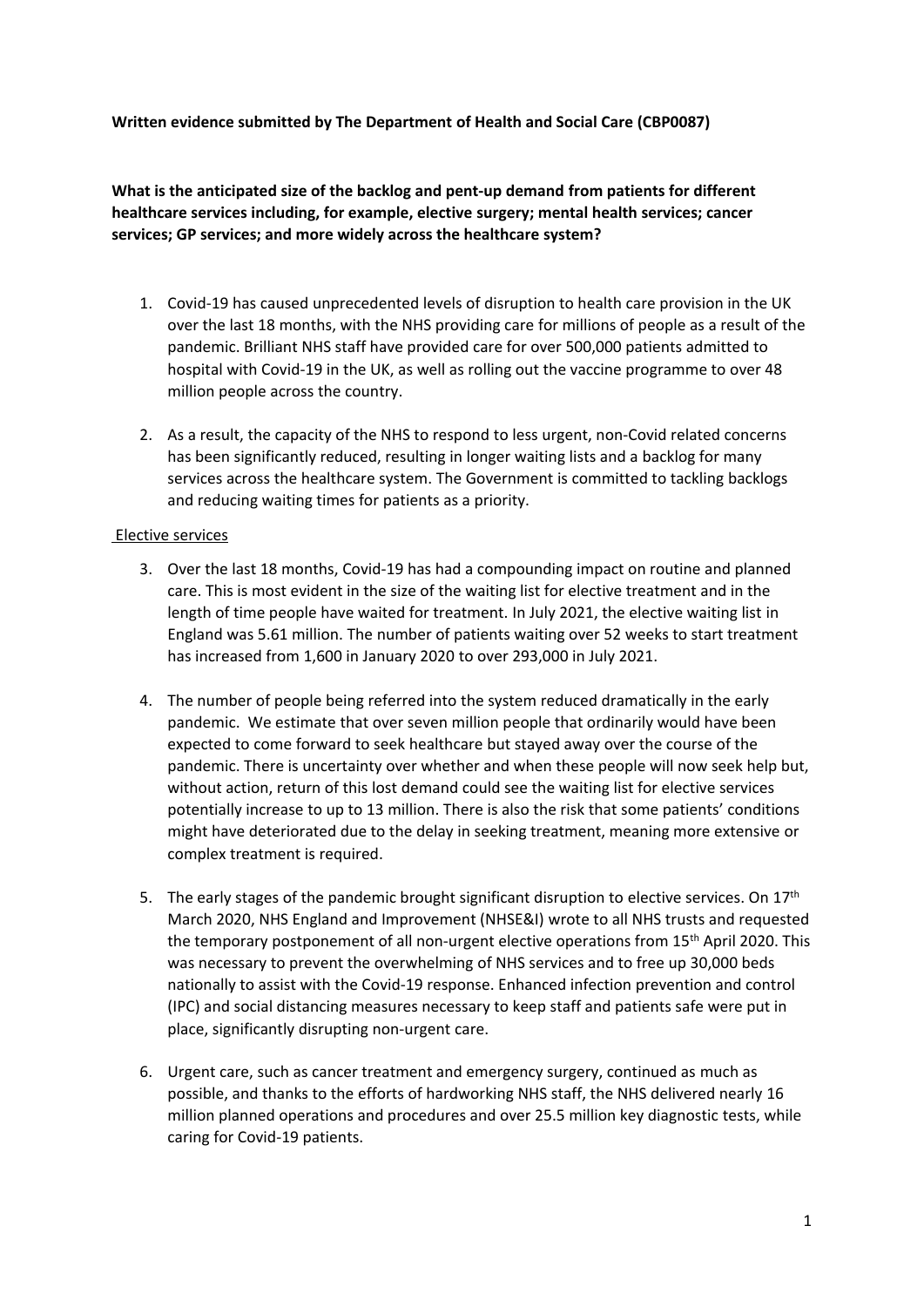- 7. In subsequent waves of Covid-19, the impact continued to be felt on elective care services, with outpatient services delivered virtually where possible, and significant volumes of planned patient treatment postponed. However, having learned lessons from the first wave, more elective services were maintained in later stages, with priority given according to clinical urgency, then by length of wait. Access to independent sector capacity was put in place to support the recovery and restoration of elective services.
- 8. The situation remains challenging, as activity levels continue to be impacted by IPC and social distancing measures which are in place to protect staff and patients. However, elective activity levels have increased significantly since early 2021, with services by the summer around 90% of pre-pandemic activity levels.
- 9. In September 2021, the Government announced an additional £1 billion this year to tackle the backlog, on top of £1 billion already provided for the Elective Recovery Fund. In addition, the Government announced plans to spend more than £8 billion in the three years from 2022-23 to 2024-25. This will fund the biggest catch-up programme in the NHS's history and could deliver the equivalent of around nine million more checks, scans and procedures. It will also mean the NHS in England can aim to deliver the equivalent of up to 30 per cent more elective activity by 2024-25 than it was delivering before the pandemic.
- 10. The increase in activity will be achieved through making best use of resources, including brilliant NHS staff, managing future demand and innovations in the way care is delivered. This includes the recent £160 million investment in the elective accelerator programme, funding 12 NHS trusts to explore new ways of delivering treatments to drive up activity levels faster, including virtual wards, artificial intelligence in GP surgeries and sharing learning with other systems.
- 11. The NHS has been finding new ways of delivering care through programmes such as Getting It Right First Time (GIRFT), which focused on a high-volume low complexity approach within the London region. GIRFT included the establishment of surgical hubs across London, as well as pathway improvements, improving how quickly and effectively patients receive healthcare. Systems are engaging with other regions and are planning for similar models, suitable to local needs. These new ways of working are delivering innovation, additional capacity, and greater patient experience.
- 12. Diagnostic services have also been affected by the pandemic, with over 1.38million people waiting for a test or scan. These services are essential in diagnosing diseases and conditions to determine elective treatment, and backlogs here affect wider waiting lists. The pandemic's disruption has led to a drop-in activity, from 23.3 million tests, scans and procedures in 2019-20 to 17.9 million in 2020-21, a decline of 23.1%. IPC measures continue to impact delivery of some diagnostic services, with significantly fewer invasive procedures taking place due to the risks involved.
- 13. Again, innovation is an important part of reducing waiting times for diagnostics. Supported by a £325 million investment in diagnostics at the 2020 Spending Review and a further £250m announced in September 2021, Community Diagnostic Hubs are being established to improve diagnostic capacity across systems, through new facilities and equipment, training new staff, creating new partnerships and innovative models of delivery, and reducing pressures on acute sites. Improving access to diagnostic services will support elective service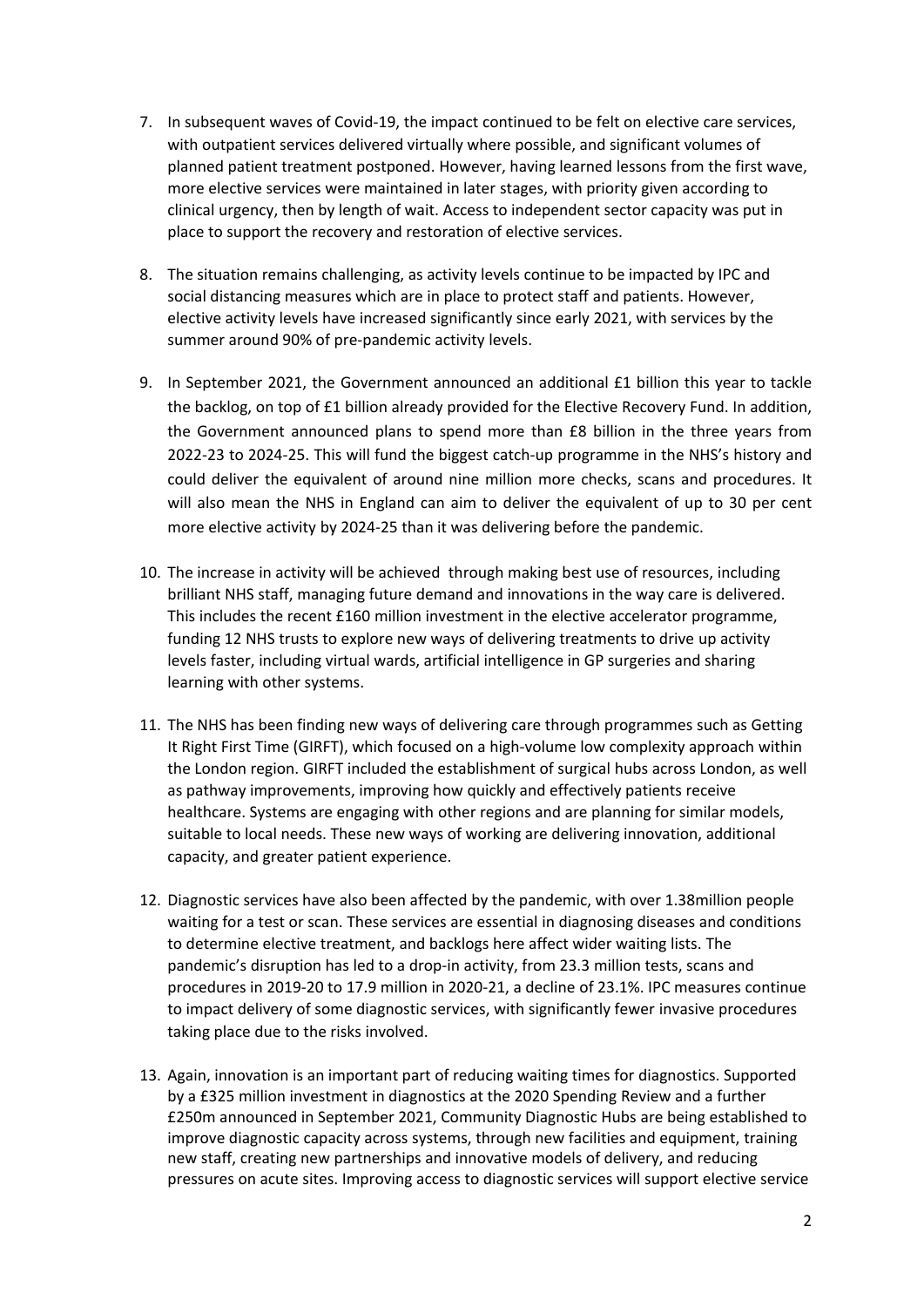recovery and particularly cancer care, with approximately 20% of cancer diagnoses being made through a routine referral rather than a specific GP referral for suspected cancer.

### Cancer

- 14. Early diagnosis and treatment are crucial to improving survival rates for cancer. While cancer care has continued throughout the pandemic, there have been challenges in constrained activity and patient demand.
- 15. Data shows that 3.13 million urgent referrals were made and over 760,000 cancer treatments (first and subsequent) were carried out between March 2020 and July 2021.
- 16. In some instances, care has not been delivered due to concerns about patient safety (for example, where patients with lower immune systems would have been at increased risk of contracting Covid-19.
- 17. To address the need of these more at-risk cancer patients, the NHS established cancer hubs across the country, so that people could receive the treatment that they needed. These hubs deliver cancer care in Covid-19 secure environments, to ensure reduced risk of infection.
- 18. As with elective care, we think that some patients with cancer symptoms did not come forward for help over the course of the pandemic. The latest data suggests there have been 300,000 fewer GP urgent cancer referrals throughout the pandemic than expected, compared to pre-pandemic referral levels. Further data shows that 36,000 people have not started their first treatment for cancer that we otherwise would have expected to see. We have encouraged the public to come forwards with symptoms through the "Help Us, Help You" media campaigns, making it clear that the NHS is there for those who need it.
- 19. Despite the campaigns, we acknowledge that a number of people have still not felt able to come forward for cancer care over the pandemic period. This has risked cancers being detected at a later stage, with repercussions for patients' health and also for emergency services, when patients present at A&E with cancer symptoms.
- 20. Following the early dip in referrals, urgent cancer referrals have since recovered strongly. Referrals have been at record high numbers since March 2021, with the highest recorded number of referrals in March 2021 and the second highest in June 2021. In July 2021, GP urgent referrals for suspected cancer per working day were 6% higher than the July 2019 baseline.
- 21. The NHS is putting in place extra capacity to diagnose and treat cancer patients and with the aim of clearing the cancer backlog of patients waiting over 62 days from referral to first treatment by in 2022. Data for July 2021 shows fewer than 19,000 people waiting longer than 62 days from an urgent referral for suspected cancer in England. This has come down considerably from a peak of around 35,000 in May 2020 and is just above the pre-pandemic level.
- 22. Improving cancer survival is a government priority, with ambitions set out in the NHS Long Term Plan. We have introduced a new 28-day Faster Diagnosis Standard, designed to help patients get an outcome as soon as possible. The standard will help to ensure that people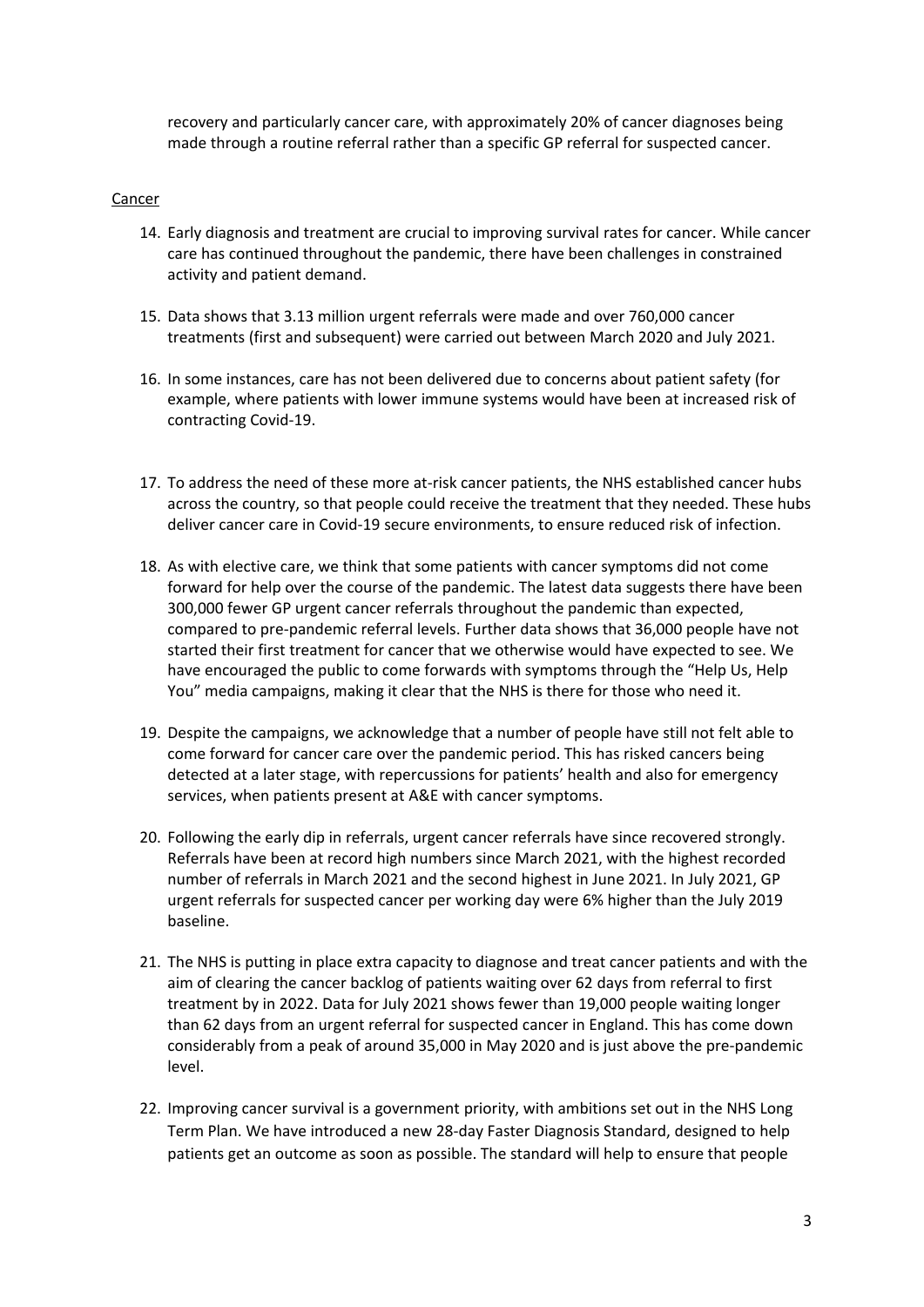with cancer are diagnosed more quickly and effectively, helping to reduce uncertainty for patients about their diagnosis, in line with our goals set out in the NHS Long Term Plan.

### Mental health

- 23. Even with record levels of investment and a substantial transformation programme through the NHS Long Term Plan, we are still only predicted to provide psychological therapies to 25% of adults with common mental health problems. With demand much higher than supply, many people who need support either do not currently receive it or have to face long waits in some parts of the country.
- 24. The pandemic has increased pressure on mental health services, particularly in acute settings. Waiting times for routine and urgent eating disorder services for children and young people have increased due to an unprecedented increase in demand. The number of urgent cases accepted for treatment almost doubled between 2019-20 and 2020-21. Inpatient mental health services are feeling the strain, with average bed occupancy remaining over 90%, with many patients with a mental health need waiting over 12 hours in A&E, and people who need a mental health inpatient bed continuing to be sent to an inpatient unit far from their home.
- 25. Across adult and children's services, including Improving Access to Psychological Therapies (IAPT), NHSE&I have estimated that 1.6 million people are waiting for mental health treatment (open referrals waiting for either first or second appointment, where the second appointment taken as proxy for full access to services).
- 26. Referrals for mental health services have now risen above pre-pandemic levels, for improving access to psychological therapies services (12.1% above February 2020 baseline in April 2021) and secondary mental health and learning disability services, both for children and young people (7.6% above February 2020 baseline in April 2021) and for adults (6.7% above February baseline in April 2021).

### GP services

- 27. While there is not a 'waiting list' in primary care in the same way as for other services, the level of deferred demand (i.e. appointments that did not take place during the pandemic, and are still likely to happen in the future) is significant, as people who may have been reluctant to visit their GP during the height of the pandemic are now returning.
- 28. General practice has seen increased demand resulting from the pandemic. Appointment numbers per working day for June 2021 are 2.8% higher than they were in June 2019 (excluding Covid-19 vaccination appointments), increasing from 1.19 million in June 2019 to 1.22 million in June 2021.
- 29. Alongside appointments, GPs and their teams have delivered over 60% of all Covid-19 vaccinations to date. Long Covid and the treatment of patients with Covid-19 will place further demands on practices.
- 30. GPs are also reporting that elective care backlogs are having an impact, with patients who need to wait longer for secondary care often continuing to need ongoing support from their GP while they wait for their consultation following referral, during which time their health can worsen, requiring more interim care.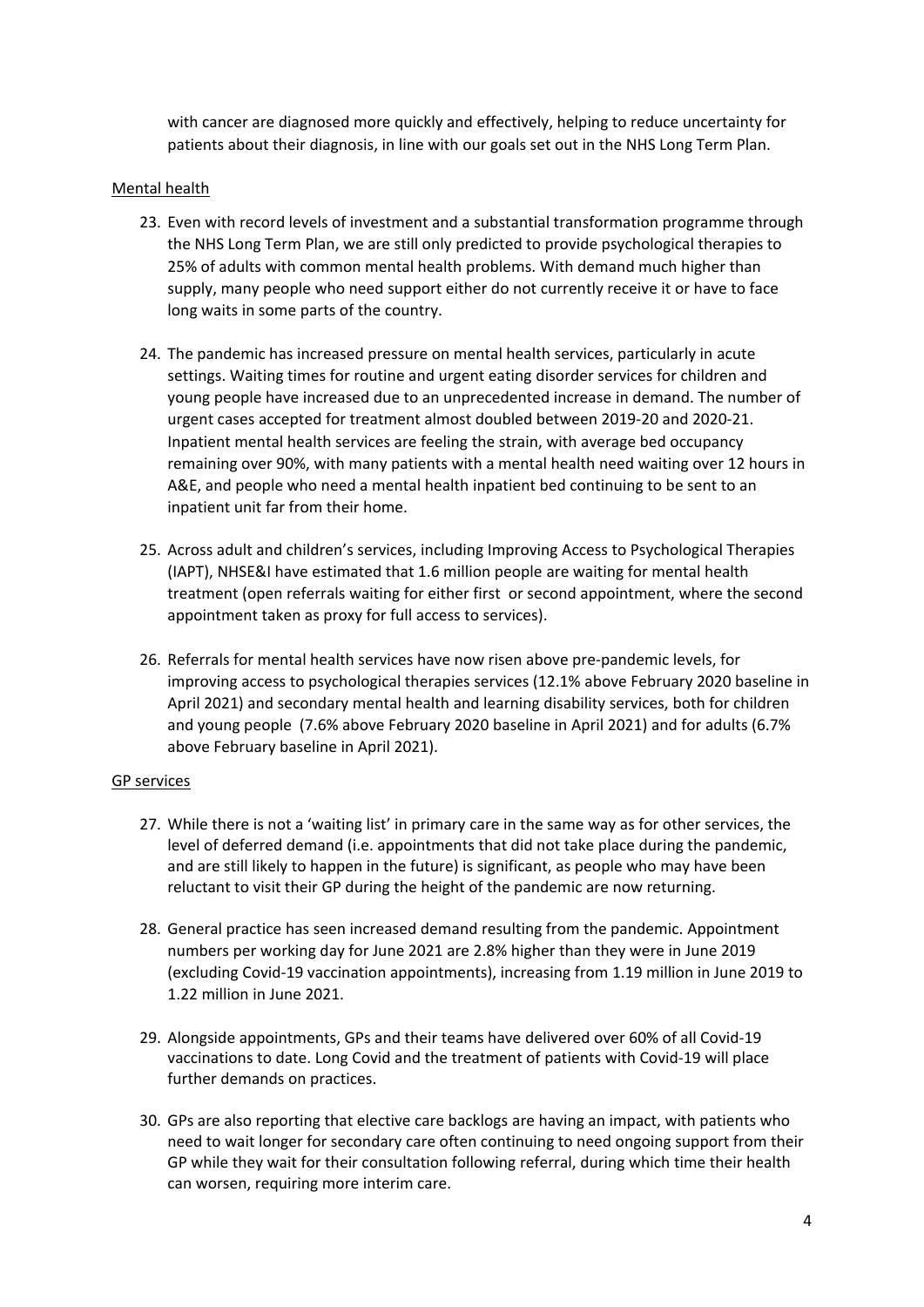### Dental

- 31. Throughout the pandemic we have seen reduced access to dentistry because of the additional risks associated with aerosol generating procedures (AGPs) requiring additional Infection Prevention and Control (IPC) measures to protect patients and staff.
- 32. As a result of this reduced access, NHSEI issued guidance setting out the priority order in which patients should be seen – focusing on urgent treatment, treatment for vulnerable groups, followed by any routine care which is overdue.
- 33. IPC requirements continue to reduce the numbers of patient's practices are able to see per day compared to before Covid-19. This is causing a significant continued backlog of treatment in primary and community dental services (CDS) and this backlog is likely to increase. It is likely that backlogs in primary care will have an impact on secondary care.
- 34. Since services reopened on June 8<sup>th</sup> 2020, access has increased in line with adjusted dental activity thresholds for full contractual payment set by NHS England. However, activity remains significantly supressed. Approximately 12 million courses of treatment were delivered in 2020/21, a decrease of over 68% compared to the previous year.
- 35. The proportion of band 1 courses of treatment (the least complex dental treatments) decreased from 60% of all treatment in 2019/20 to 40.8% in 2020/21, while the proportion of urgent courses of treatment increased from 9.5% to 29.9%, demonstrating that the available capacity has been targeted at patients most in need.
- 36. Whilst activity in the first half of 2021-22 continues to be constrained, practices are now required to deliver a minimum of 60% of contracted activity in order to be eligible for income protection. On average, contractors are on track to deliver at this threshold.
- 37. IPC guidance continues to be monitored on an ongoing basis, with the safety of healthcare staff and patients remaining the top priority. The potential for further increases in activity thresholds are dependent on changes to this IPC guidance or changes to dental environments and ways of working.
- 38. Urgent care has remained stable with a reversion to pre pandemic levels and the bulk of all dental related calls to NHS111 is now regarding non-urgent requirements. NHS 111 handled 638,455 dental calls between April and November 2020 which is over 49,000 more calls than the whole of 2019.
- 39. The department continues to work with NHS England and the sector, including the British Dental Association, on the recovery of NHS dental services and the future of the dental system in England.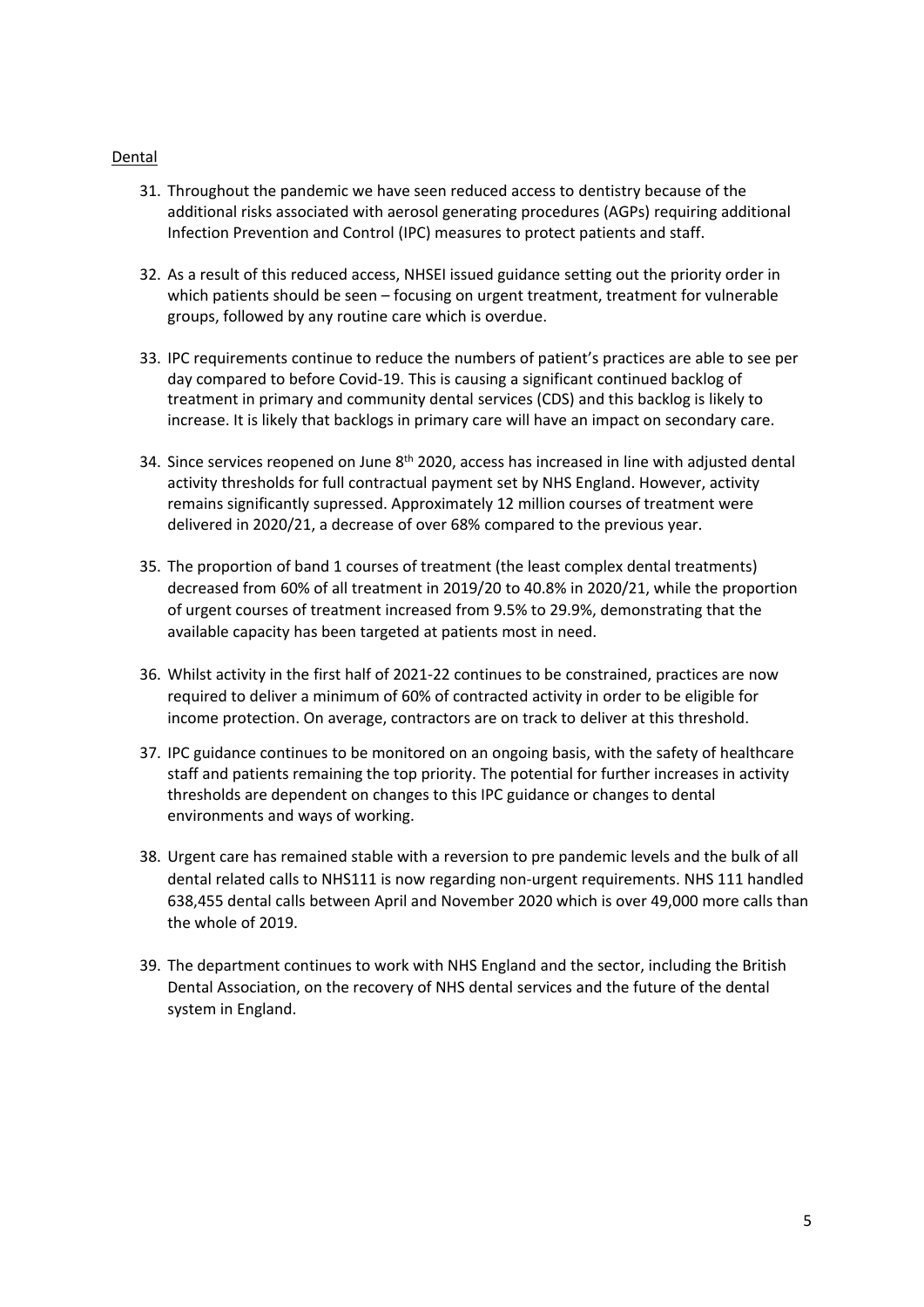**What capacity is available within the NHS to deal with the current backlog? To what extent are the required resources in place, including the right number of staff with the right skills mix, to address the backlog?**

### Workforce capacity

- 40. The government is committed to ensuring the NHS has the skilled staff it requires in the right number and in the right places. As of April 2021, there are over 72,000 full-time equivalent (FTE) Allied Health Professionals employed in NHS trusts and CCGS. This is an increase of almost 2,900 FTE (4.2% increase) more since April 2020 and almost 13,100 FTE more (22.2% increase) since April 2010.
- 41. Since May 2020, there are now over 18,900 (3.1% increase) more professionally qualified clinical staff working in NHS trusts and CCGs, including over 2,600 (2.2% increase) more doctors and over 8,600 (2.9% increase) more nurses [May 2020 to May 2021].
- 42. The Government is committed to delivering 50,000 more nurses in our NHS by the end of this Parliament. We will achieve this through a combination of investing in and diversifying our training pipeline, recruiting and retaining more nurses in the NHS. In 2021 we saw a third consecutive year of growth in the number of applicants to nursing and midwifery courses in England.
- 43. There were 20,930 acceptances to nursing and midwifery courses in England on A-level results day 2021 according to UCAS data. This is the highest number of acceptances on results day in the last ten years and a 12% increase when compared to last year (2020). The number of acceptances will continue to increase as universities recruit students in clearing.
- 44. We are also growing the diagnostic workforce through investment in new roles, training academies and skill mix optimisation.
- 45. Further, Health Education England (HEE) leads a national programme of work to encourage and support nurses who wish to return to practice in the NHS. Nurses wishing to return to practice after a break from nursing may do so by undertaking a return to practice training course and reapplying for their registration, or through successfully undergoing a Test of Competence examination.
- 46. HEE has launched an Employer support package where employers will be reimbursed £2,000 for returners who successfully complete the Test of Competence and return to the NHS or NHS commissioned service.
- 47. To become a model employer, we are transforming the experiences of NHS staff through the NHS People Plan. Published in July 2020, the NHS People Plan sets out a range of actions to transform people's day to day experience of working in the NHS, focusing on the things that matter to staff, including support for their wellbeing, improving flexible working opportunities, and building a supportive and inclusive workplace culture. This will be an important step forward in helping our health system retain more staff.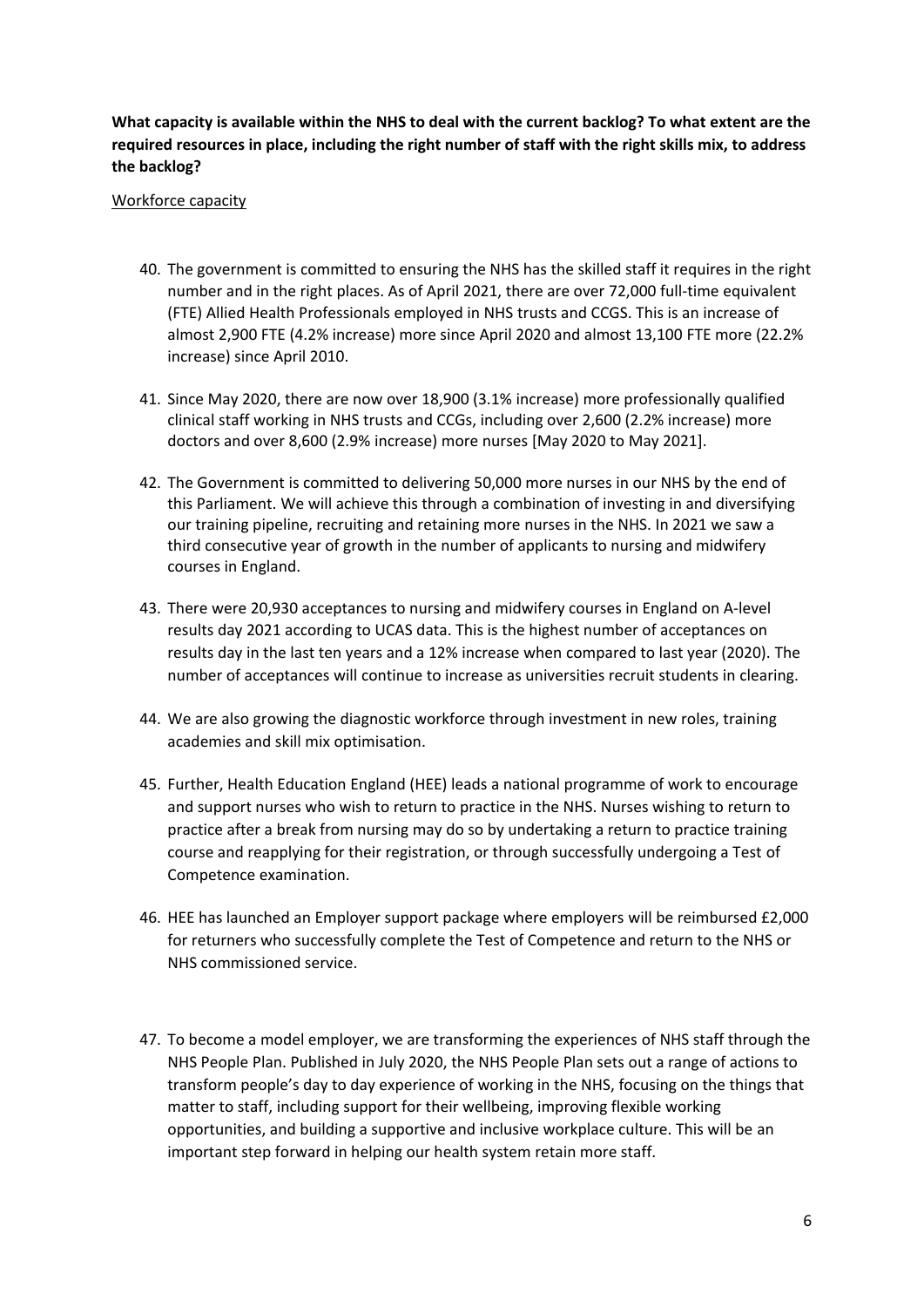- 48. The NHS Retention Programme is continuously seeking to understand why staff leave, resulting in targeted interventions to support staff to stay whilst keeping them well. Retention of the current workforce is above expected levels, but it is anticipated this is temporary and due to the impact of COVID. We are not complacent about the success of this year's retention programme and are exploring options to support nurses and other staff to stay on. NHSE&I are leading a comprehensive retention programme which includes a new recruitment, retention and support package, a programme looking specifically at those nurses over 50 years old and newly qualified nurses entering the workforce.
- 49. The NHS has established a People Recovery Task Force, which is focused on supporting staff recovery and ensuring they feel supported and have time to rest as we plan and deliver the restoration of services.
- 50. In terms of general practice need, the NHS is working with the government on how best to support general practice to deliver an extra 50 million appointments a year by March 2024, and on expanding its workforce so that practices have more capacity to deliver better care.
- 51. Part of that workforce expansion is enabled by the Additional Roles Reimbursement Scheme (ARRS). The ARRS is open to all Primary Care Networks to reimburse 100% of the employment costs of a wide range of primary care professionals, such as pharmacists and physiotherapists. At least 7,300 of these primary care professionals have been recruited as of March 2021.The government has remained committed to supporting the NHS with whatever it needed throughout the Covid-19 pandemic, and is continuing to do so to restore services and tackle backlogs.

## Other capacity

- 52. Ongoing IPC and social distancing measures continue to impact NHS capacity. The need to ensure patient and staff safety as a result of Covid-19 is affecting the ability of some services to operate at full pre-pandemic capacity.
- 53. The NHS is providing additional capacity through a number of means, including the establishment of dedicated cancer and surgical hubs so that capacity can be expanded while also protecting against Covid-19 infection. Some hospitals have extended their working hours, with many services open for longer or delivering weekend services.
- 54. To improve diagnostic capacity, NHSE&I is accelerating the rollout of diagnostic networks, a digital infrastructure that will enable load-balancing of imaging and pathology reporting, speed up clinical decision making, reduce waste and improve staff productivity.
- 55. Additionally, NHSE&I are expanding diagnostic capacity through investment in Community Diagnostic Hubs, delivered by NHS and Independent Sector providers with the aim of establishing the equivalent of one hub per Integrated Care System by March 2022. NHSE&I have also extended until September  $21^{st}$  the national mobile computerised tomography, or Computerised Tomography (CT), contract that the independent sector provides to boost CT capacity.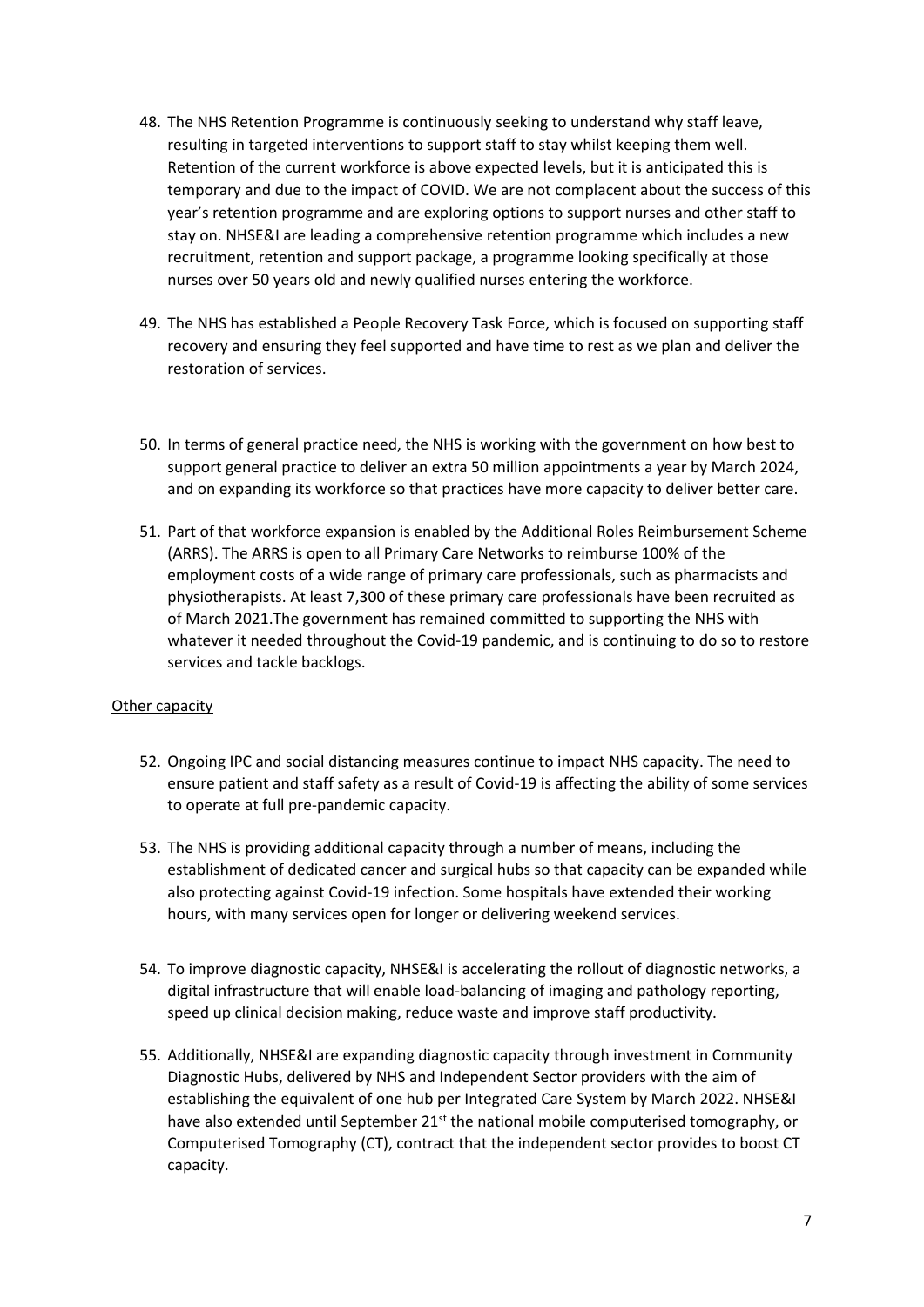- 56. In terms of specialist cancer capacity, NHS Planning Guidance 2021-22<sup>1</sup> outlines the cancer recovery priorities and the key actions to encourage patients to come forward and ensure capacity is in place to treat them. Local systems, drawing on advice and analysis from their Cancer Alliance, are asked to ensure that there is sufficient diagnostic and treatment capacity in place to meet cancer needs.
- 57. Cancer Alliances bring together clinical and managerial leaders from different hospital trusts and other health and social care organisations, to transform the diagnosis, treatment, and care for cancer patients in their local area. These partnerships enable care to be more effectively planned across local cancer pathways, to ensure consistency.
- 58. Throughout the pandemic and beyond, the department and NHSE&I have worked with the independent sector to secure all appropriate inpatient capacity and other resource across England is being utilised. In July 2021, 190,000 treatments and diagnostic tests were provided by independent providers to NHS patients, helping people get the treatment they need and helping the NHS reduce waiting times. The independent sector has also bolstered NHS capacity through the addition of around 6,500 additional beds. However, we are aware that there is regional variation in where this care is delivered and who is able to access it. Engagement with the independent sector is ongoing to deliver comprehensive capacity.

# **How much financial investment will be needed to tackle the backlog over the short, medium, and long-term; and how should such investment be distributed? To what extent is the financial investment received to date adequate to manage the backlog?**

### Investment

- 59. The government is delivering on its historic long-term settlement for the NHS, which will see NHS funding increase by £33.9 billion by 2023-24. This has been enshrined in law.[1] In September the gover 5 year Long Term Plan settlement). This funding will place the NHS on a sustainable footing and make an extra £8 billion available to help tackle the elective backlog in the biggest catchup programme in the NHS's history.
- 60. Health and care services have spent an estimated £45 billion of additional revenue funding due to Covid-19 in 2020-21, with around £34 billion provided for 2021-22. The funding in 2021-22 includes:
	- o a £3 billion boost to support the NHS recovery from the impact of Covid-19 and tackle waiting lists given at Spending Review 2020;
	- o a further £6.6 billion for new funding to support the ongoing NHS response to the pandemic for the first half of 2021-22 – including continuing funding for the hospital discharge programme, infection control measures, Long COVID services, and NHS staff support services; and

<sup>1</sup> [https://www.england.nhs.uk/wp-content/uploads/2021/03/B0468-nhs-operational-planning-and](https://www.england.nhs.uk/wp-content/uploads/2021/03/B0468-nhs-operational-planning-and-contracting-guidance.pdf)[contracting-guidance.pdf](https://www.england.nhs.uk/wp-content/uploads/2021/03/B0468-nhs-operational-planning-and-contracting-guidance.pdf)

<sup>[1]</sup> <https://www.legislation.gov.uk/ukpga/2020/5/enacted/data.htm>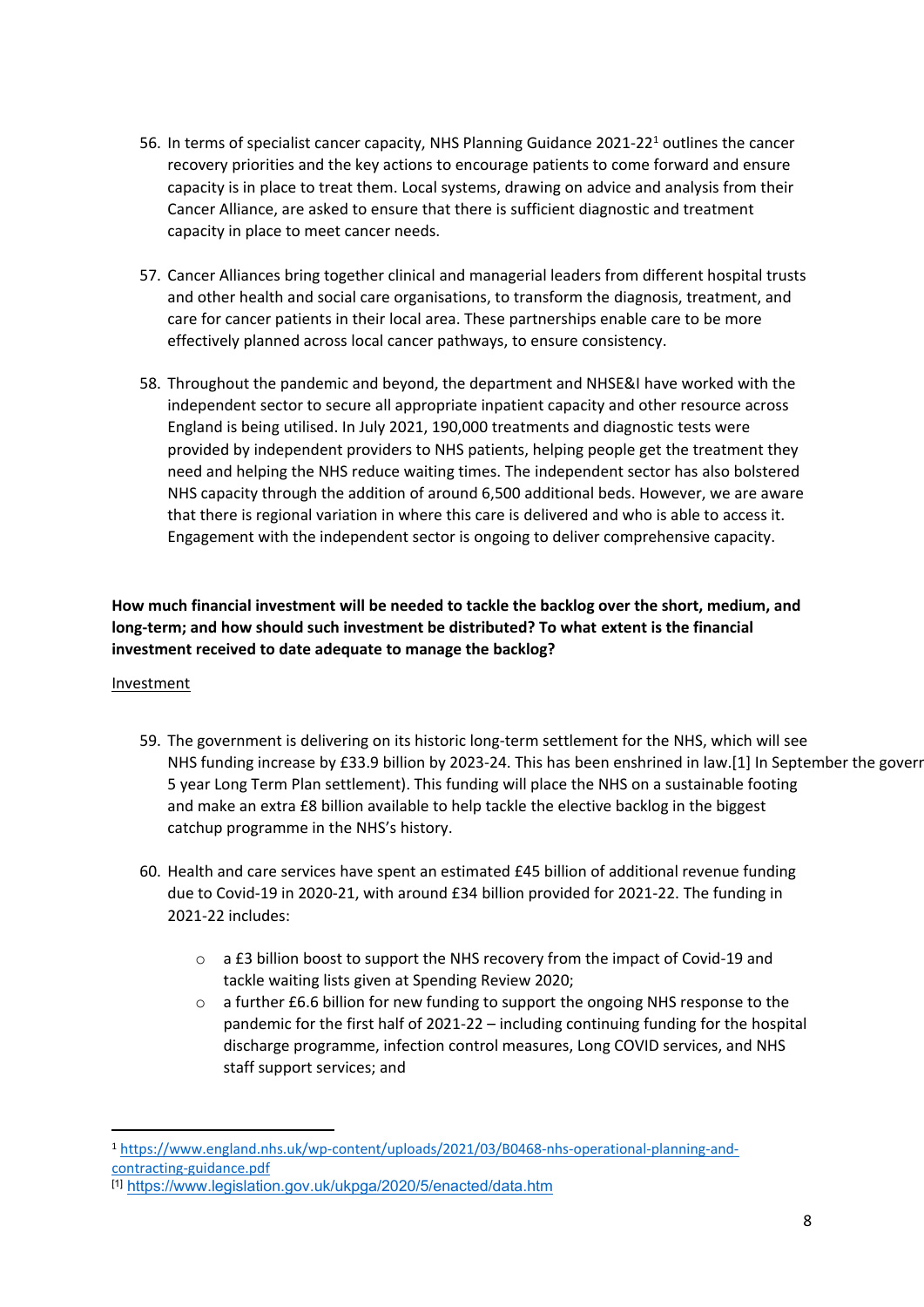- o an extra £4.9 billion for similar purposes announced in early September for the second half of 2021-22.
- 61. £2 billion of that £34 billion of funding is being used to drive increased elective activity this year and tackle the elective backlog. Systems that achieve activity levels above set thresholds are able to draw down from it through the Elective Recovery Fund.
- 62. This package is supported by £325 million capital funding this year, which was announced at Spending Review 2020. This will modernise NHS diagnostic equipment, such as CT and MRI scanners, to improve clinical outcomes. On top of this, there is an additional £500m of capital investment funding included on top of the £4.9 billion of revenue funding to make an overall package of £5.4 billion for October 2021 to March 2022. Together these will help the NHS by providing extra theatre capacity and productivity-boosting technology, to increase the number of surgeries able to take place.
- 63. The government has also made a £5.4 billion multi-year commitment until 2024-25 for new hospitals and hospital upgrades.
- 64. Local health systems have received confirmation of their capital envelopes for 2021-22, and the settlement from HM Treasury has enabled us to protect the level of capital funding for trusts. This enables them to progress priority investments agreed with local health partners.
- 65. To ensure general practice can continue to provide the necessary care for all patients during the pandemic and recovery period, we have made available an additional £270 million from November 2020

## **How might the organisation and work of the NHS and care services be reformed in order to effectively deal with the backlog, in the short-term, medium-term, and long-term?**

- 66. The health and care system's response to the pandemic has demonstrated what can be achieved when different parts of the system work together in the best interests of the people they serve. The pandemic hastened a trend towards more joined-up working that was already underway.
- 67. Innovation has been key throughout the pandemic and a number of short-term changes have been made to NHS systems to help speed the delivery of care and protect people from Covid-19. These changes are discussed further, in the section below on innovation.
- 68. The proposals for reform outlined in the Health and Care Bill will help the NHS and local government in the immediate work of dealing with the backlog as part of our recovery from the pandemic by making joint planning and delivery of services easier, and over the long term by helping to address the needs of everyone, from children to older people, at different stages of their lives.
- 69. The new legislation will increase integration between health and social care by removing barriers to data sharing, enabling joint decision-making, and increasing workforcelevel integration.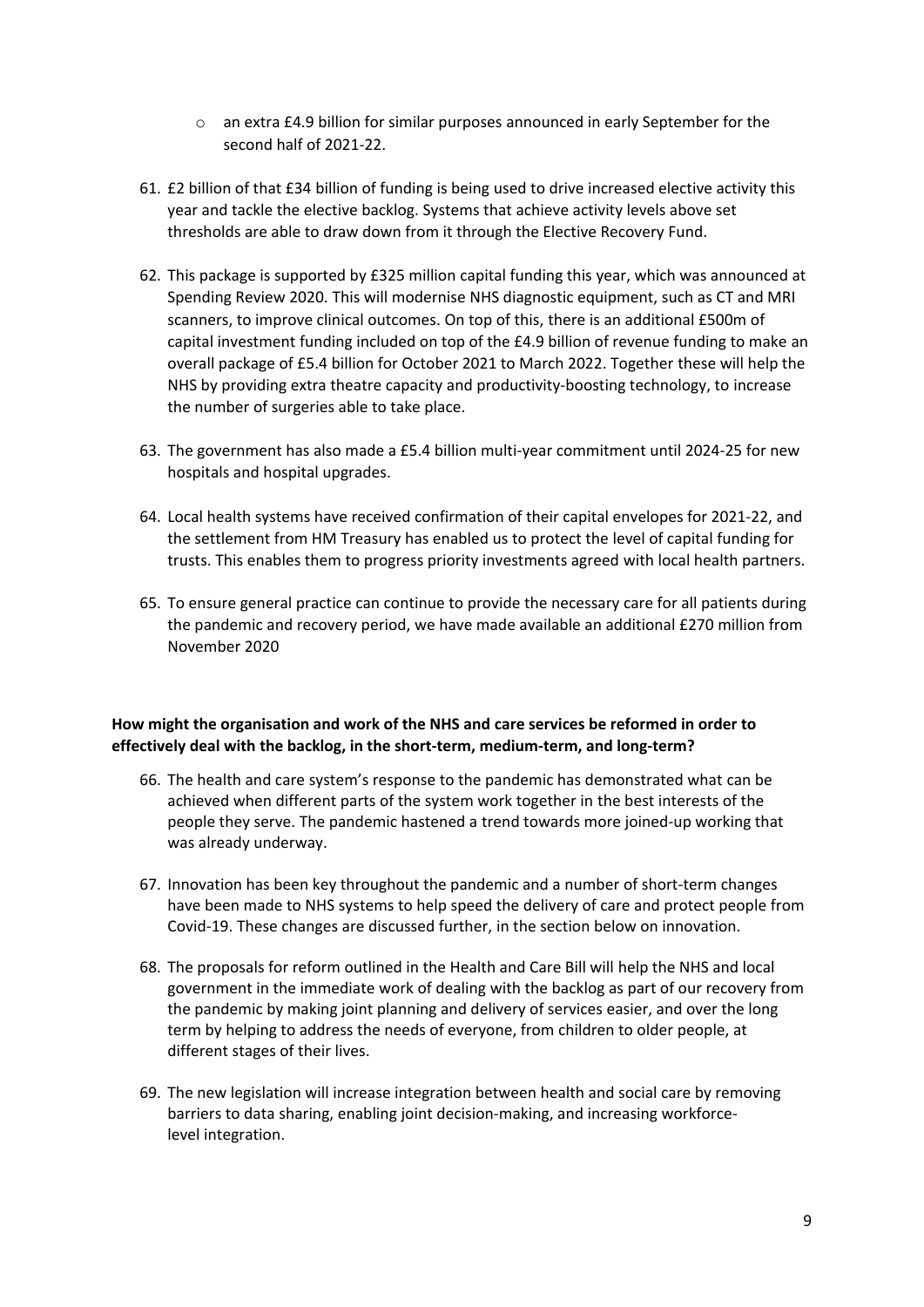- 70. The Bill's proposals are underpinned by the desire of this Government and NHS England to empower local health and care leaders to pursue new and innovative ways of delivering for people and communities. To do this we need to learn the lessons of the last 30 years of health legislation and, in some cases, pare back some of the overly prescriptive requirements. This Bill will be enabling, permissive and flexible, allowing the NHS and the wider health and care system to meet the challenges of the future.
- 71. The Health and Care Bill will encourage more integrated system working that will ensure service provision matches local population need, by building on the work of existing nonstatutory Integrated Care Systems (ICSs), establishing new NHS bodies known as Integrated Care Boards (ICBs), and requiring the creation of Integrated Care Partnerships (ICPs) in each local system area.
- 72. This will empower local health and care leaders to join up planning and provision of services, both within the NHS and with local authorities, and help deliver more person-centred and preventative care.
- 73. These reforms were originally proposed by NHS England and have been further developed with system partners including the Local Government Association (LGA). Existing ICSs, in their non-statutory form, are already helping to foster system working.
- 74. Developing the existing model and creating new ICBs on a statutory basis will support working through the backlog as part of our recovery from the pandemic, cutting bureaucracy that currently hinders integrated working and allowing staff to get on with their jobs and provide the best possible treatment and care for their local populations.

## **What positive lessons can be learnt from how healthcare services have been redesigned during the pandemic? How could this support the future work of the NHS and care services?**

- 75. As a result of learning from the experiences of the pandemic, NHSE&I have developed new models of care that separate elective services from emergency services where possible, improving efficiency and patient safety. Elective hub sites allow the use of existing estate to the maximum benefit, enabling focus on clearing backlogs at a system level.
- 76. The NHS has increased its use of technology, providing more virtual appointments, digital triaging, remote monitoring, and services such as digital eye hubs. These advancements provide patients with more convenient and efficient options to access the care they need, while helping the NHS to avoid unnecessary appointments. This means less time travelling to hospital appointments and in waiting rooms, and better access to follow-up hospital care when needed.
- 77. NHSE&I's Pathway Redesign Programme aims to deliver extra NHS capacity and assist service recovery through the transformation of the current delivery model and the removal of unwarranted variation in high volume elective pathways. NHSE&I are supporting Integrated Care Systems (ICSs) to recover elective services through improving end to end pathways in cardiac, eye and musculoskeletal (MSK) services, along with high volume, low complexity (HVLC) surgical pathways in orthopaedics, ophthalmology, Ear, Nose and Throat (ENT), urology, gynaecology and general surgery. This has supported greater cooperation and system working across NHS services through mutual aid initiatives and system level Patient Treatment Lists (PTLs), which were piloted with success in the London region.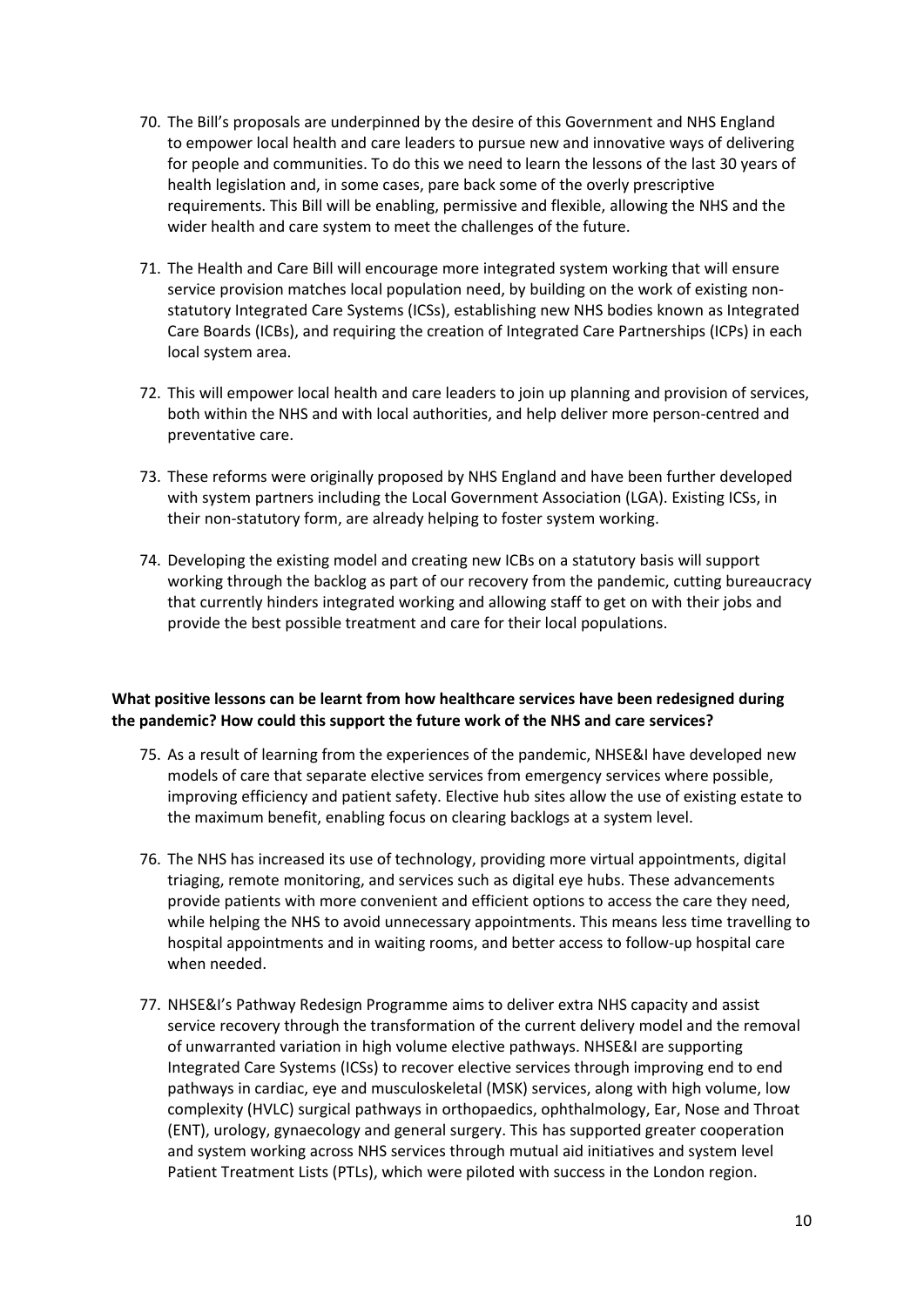- 78. NHSE&I have also set up the Beneficial Changes Network (BCN). This is a collaborative group of health and social care stakeholders and people with lived experience who want to harness and capture the benefits of changes that have taken place through Covid-19 and evaluate these changes, to share the knowledge and embed the learning of local experiences across the entire health and care sector. This work is progressing integration across sector boundaries to reduce duplication, improve access, and remove unnecessary steps in the patient journey.
- 79. During the pandemic, the NHS has significantly increased the use of new radiotherapy methods to deliver targeted treatment in fewer hospital visits. Maximising capacity and minimising patient time in hospital, particularly through the use of fewer fractions, remain important in the recovery of cancer services.
- 80. To help general practices meet demand safely, the government enabled the suspension of enforcement for some contractual requirements and lessened bureaucratic burdens to reduce pressures on GPs.
- 81. In response to the pandemic, general practice rapidly changed how services are delivered, offering face to face and remote consultations (video, online and telephone) and remote triage to see as many patients as possible while protecting staff and patients from avoidable risk of infection. As part of the Covid-19 response, over 40k laptops and 21k headsets were deployed into primary care to support remote working. NHSE&I estimate that 95% of general practices now have online consultation capability and 99% have video consultation capability.
- 82. While we work to improve services for patients, we continue to educate the public on their healthcare needs and on access to care. Part of this is accessing services in the right setting. Through the NHS 111 service, we now provide advice and referral to pharmacies, GPs, A&Es and ambulance services, thereby reducing pressure on frontline services. Another part of this is having realistic conversations with patients about their care options, including the length of time they might have to wait for elective treatment, and what they can do to manage their health.
- 83. Considerable progress has been made and we will continue to build on the lessons learned from the pandemic. While there is still further to go on the journey to recovering services, we will take opportunities to improve the patient experience and support the future work of the NHS and care services.

# **How effectively has the 111 call-first system for A&E Departments been? What can be done to improve this?**

84. Following piloting from July 2020, the NHS 111 First scheme was launched nationally in December 2020. NHS 111 First is an extension of existing Integrated Urgent Care (IUC) Services that are accessed via NHS 111. Through encouraging the use of NHS 111, either by telephone or online, as the primary route to access urgent health care, 111 First aims to support the safe and effective streaming of non-urgent patients away from emergency departments into other IUC and primary care settings.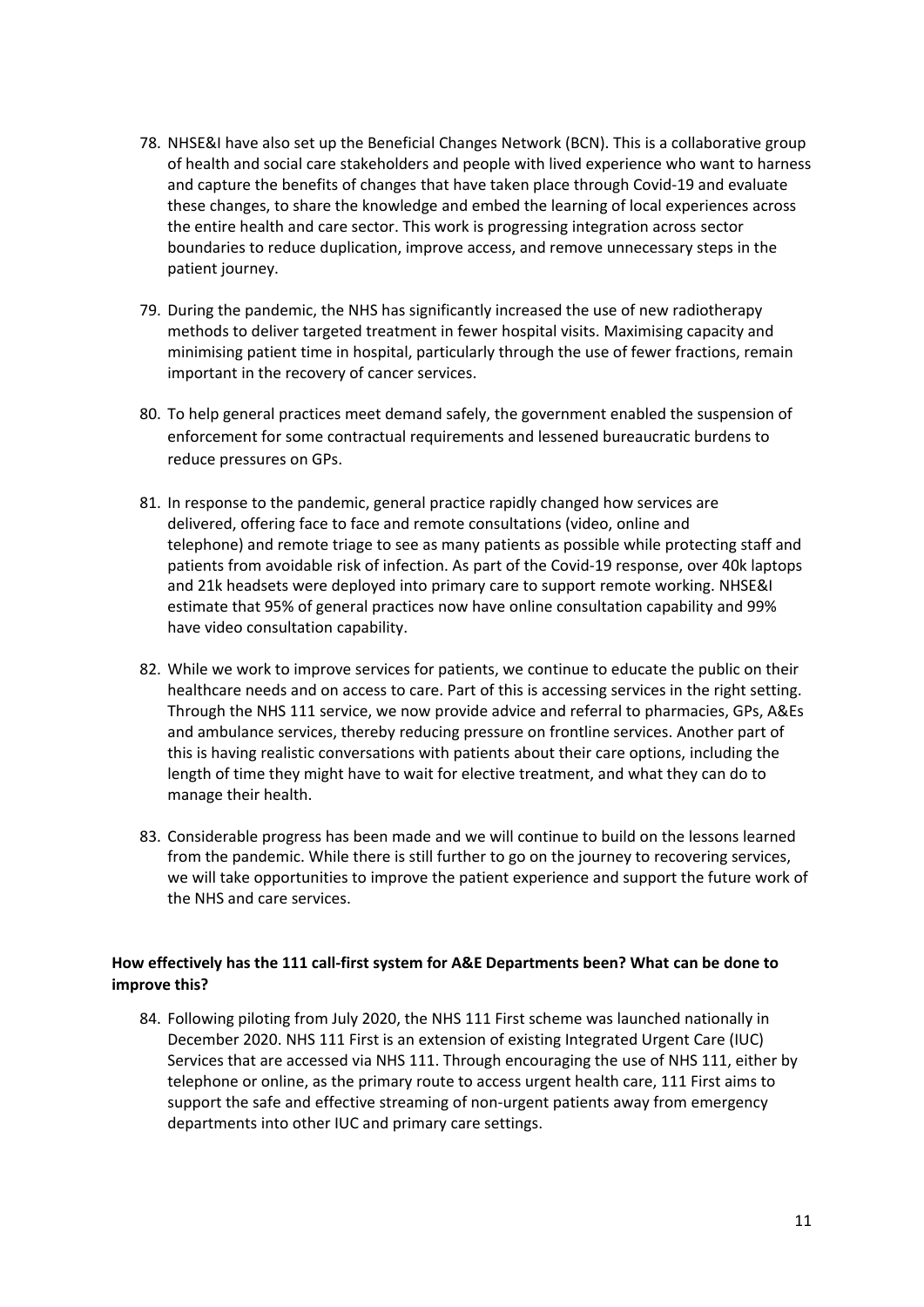- 85. This initiative enhances the ability of NHS111 to offer people direct appointments with a variety of health services, including urgent treatment centres, a patient's GP, specialised mental health crisis services, dental services, and pharmacists for urgent repeat prescriptions and advice. By helping patients receive treatment in the most appropriate place, and reducing avoidable face-to-face contact with the NHS, these changes reduce inappropriate demand on emergency care and limit the spread of Covid-19.
- 86. The initiative was supported by £24 million of investment to fund IT development and increased call handling and clinical advisory capacity.
- 87. Given the impact of the pandemic on patient behaviour, demand and way NHS services are delivered, it is challenging to compare current and previous NHS111 performance and define the impact of NHS111 First. NHSE&I continues its formal evaluation which will inform future improvement efforts and will report these findings soon. In the meantime, available data suggests:
	- $\circ$  The proportion of booked appointments slots as a proportion of total A&E attendances has significantly increased, comprising 3.5% of all A&E attendances in July 2021.
	- $\circ$  Four-hour A&E performance for these booked patients is significantly better than overall performance – with 92.6% of booked patients being admitted, transferred or discharged within four hours in July 2021, compared to overall four-hour performance of 77.7%.

## **What can the Department of Health & Social Care, national bodies and local systems do to facilitate innovation as services evolve to meet emerging challenges?**

- 88. There are multiple mechanisms in place to ensure innovation is an integral part of service improvement to help meet emerging challenges.
- 89. The Academic Health Science Networks (AHSN) supports the NHS to adopt and spread innovative solutions to health and care challenges. The AHSNs work with industry to evidence the benefits of their new products and support their early implementation in the NHS.
- 90. Accelerated Access Collaboratives (AACs) improve the innovation ecosystem in the UK so that it benefits patients, industry, and the wider economy. AACs aim to improve patient outcomes by delivering better access to world leading diagnosis and treatment; to make the UK the best place in the world to design, develop and deliver innovative products, by improving the business environment for life sciences companies and; to deliver more efficient and high-quality NHS services by improving collaboration and partnership working across the innovation ecosystem.
- 91. NHSE&I Transformation Programmes enable this innovation and continue to explore service improvement, for example through new models of care such as Community Diagnostic Hubs (CDHs).
- 92. CDHs are being established to improve diagnostic capacity across systems by investing in new facilities and equipment and training new staff, creating new partnerships and innovative models of delivery and reducing pressures on acute sites. They will also improve productivity and efficiency by streaming provision of acute and elective diagnostic services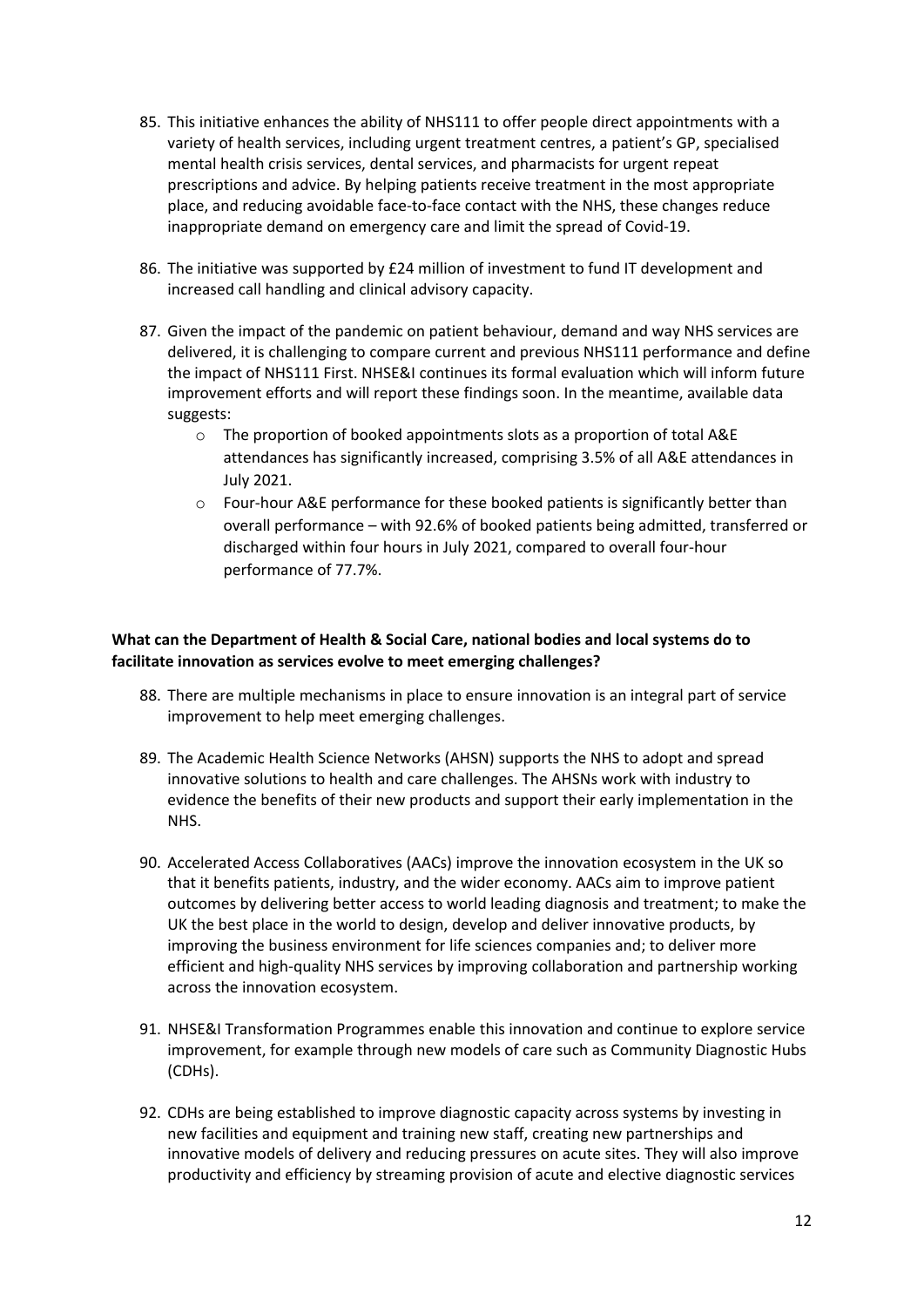where it makes sense to do so; redesigning clinical pathways to reduce unnecessary steps, tests or duplication. They will also support the integration of care across primary community and secondary care and the wider diagnostics transformation programme.

- 93. The CDHs will also contribute to reducing health inequalities driven by unwarranted variation in referral, access, uptake, experience and outcomes of diagnostic provision, and delivering a more personalised diagnostic experience for patients through a single point of access to a range of safe, quality diagnostic services in the community. CDHs are projected to supply nearly 3.5 million more tests across the country by 2022-23.
- 94. The Department and NHSE&I are working together to innovate and find new ways to deliver care across systems, with £160 million already provided to 'elective accelerator' sites across England. These sites, which include pop-up clinics, virtual wards, 3D eye scanners, at-home antibiotic kits, AI in GP surgeries and Super Saturday clinics, are designed to help develop a blueprint for speeding up elective activity and share learning across the NHS.
- 95. NHSE&I is running an independent evaluation to understand the implications for staff, patients and the wider health and care system of using digital tools in primary care, including the effectiveness of online consultation systems and triage in general practice. Findings from this evaluation will support improvements to the services practices provide. This is an opportunity for government, the NHS, and professional representatives to ensure that remote working innovations in General Practice, such as triage, video, online and telephone consultations can be adapted into a sustainable model for the future. It aims to ensure that ways of working provide the best quality of care and ease of access for patients at their choice, and considers those who are unable to access or engage with digital services.

# **To what extent is long-Covid contributing to the backlog of healthcare services? How can individuals suffering from long-Covid be better supported?**

- 96. Long Covid is already increasing demand for healthcare services and it is likely that the burden of long-term illness will mostly fall on primary, mental health and community care services. Current modelling assumes an estimate of approximately 2.9% of Covid-19 infections result in Long Covid symptoms at 12 weeks appropriate for clinic assessment. According to ONS data, approximately 835,000 people were still experiencing Long Covid at 12 weeks.
- 97. NHSE&I is currently gathering data and updating previous assumptions regarding the demand that Long Covid will place on primary care and other specialist services.
- 98. Initial modelling exercises developed clinically informed assumptions about broad follow up pathways after assessment and treatment in a Long Covid clinic:
	- a. Tier 1 (self-management): approx. 30-50% of patients seen in clinic
	- b. Tier 2 (primary and community care follow up): approx. 20-30% of patients seen in clinic
	- c. Tier 3 (specialist services and rehab follow up): approx. 20-50% of patients seen in clinic
- 99. At this time, NHSEI is gathering data on Long Covid services and expect to publish data on onward patient referrals following assessment, patient flow into self-management, primary and community care, and specialist services, and assessment waiting times in September 2021.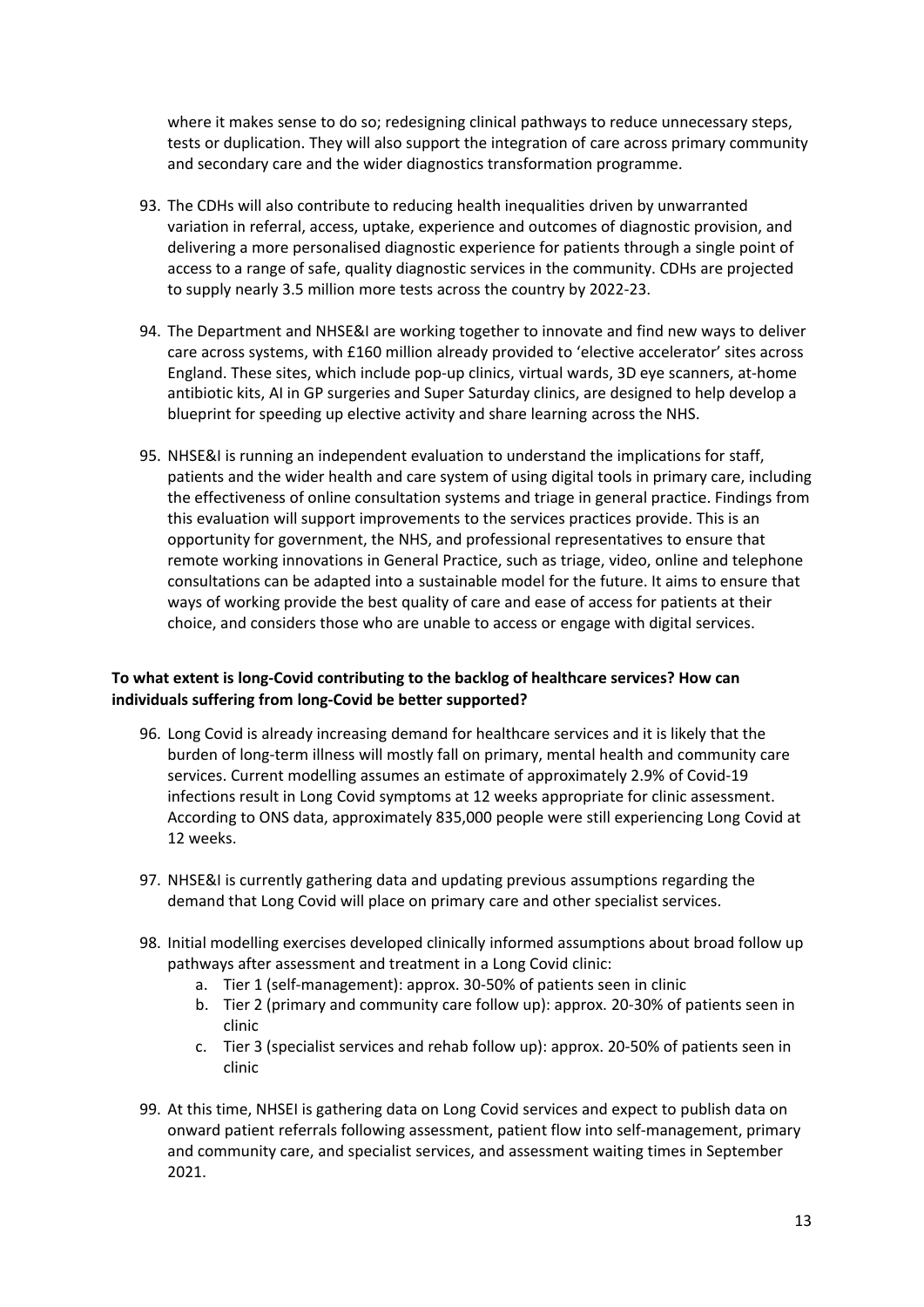- 100. Just as the NHS rapidly stood up specialist care for acutely ill Covid-19 patients at the start of the pandemic, it is now responding sensitively and effectively to Long Covid.
- 101. In October 2020, NHSE&I announced £10 million investment in a 5-point plan to support people with Long Covid. As part of this investment, 69 Post-Covid-19 assessment services were initially opened across England to assess people with long-term effects of Covid-19 and direct them to effective treatment pathways. In April 2021, a further £24 million of funding was announced to ensure the continued running of these services, whilst also increasing the number available. There are now 89 specialist clinics operating in England.
- 102. As our knowledge of COVID-19 has grown, we now know that few children and young people are at highest risk of severe illness due to the virus. Symptoms in children and young people are generally mild and hospitalisation rates much lower than adults with COVID
- 103. Nonetheless, paediatric services are beginning to receive a small number of referrals for children with symptoms suggestive of Long COVID and emerging research findings suggest that some children and young people do have continuing symptoms. As referenced above, the additional £100 million announced by NHS England includes funding to establish15 paediatric hubs to coordinate care for children and young people and NHSEI's Long COVID taskforce includes children and young people representatives.
- 104. As part of the £50 million research funding referenced above, £1.4 million has been granted to the 'Non-hospitalised children and young people with long COVID (The CLoCk Study)'. The study led by Professor Sir Terence Stephenson, UCL Great Ormond Street Institute of Child Health seeks to track the mental and physical impact of COVID-19 on children and young people aged 11-17.
- 105. Preliminary results published via a pre-print<sup>2</sup> show that 35.4% of those testing positive and 8.3% of those testing negative had any symptoms and 30.6% (test positive) versus 6.2% (test negative) had three or more symptoms. At 3 months post-testing 66.5% of test positive and 53.3% of test-negatives had any symptoms, whilst 30.3% and 16.2% had three or more symptoms. This led the researchers to suggest that up to one in seven (14%) children and young people who caught SARS-CoV-2 may have symptoms linked to the virus 15 weeks later. Other findings have suggested a lower prevalence. For example, the King's College London (Zoe) study found that prolonged illness in children (aged 5-17) can occur but is infrequent with 1.8% of children experiencing ongoing symptoms after 8 weeks.<sup>3</sup>
- 106. Following the second call for research on Long COVID, the Department of Health and Social Care (DHSC) convened an expert group in August to identify remaining research gaps with respect to children and Long COVID. DHSC is currently considering the recommendations of this group alongside the preliminary results that are coming out of the ongoing CLoCk research project.

 $2$  Long COVID – the physical and mental health of children and non-hospitalised young people 3 months after SARS-CoV-2 infection; a national matched cohort study (The CLoCk Study) [8322114d-03ed-42ad-8fdb-](https://assets.researchsquare.com/files/rs-798316/v1/8322114d-03ed-42ad-8fdb-883a05a64643.pdf?c=1628633145)[883a05a64643.pdf](https://assets.researchsquare.com/files/rs-798316/v1/8322114d-03ed-42ad-8fdb-883a05a64643.pdf?c=1628633145) [\(researchsquare.com\)](https://assets.researchsquare.com/files/rs-798316/v1/8322114d-03ed-42ad-8fdb-883a05a64643.pdf?c=1628633145)

<sup>3</sup> [Illness](https://www.thelancet.com/action/showPdf?pii=S2352-4642%2821%2900198-X) [duration](https://www.thelancet.com/action/showPdf?pii=S2352-4642%2821%2900198-X) [and](https://www.thelancet.com/action/showPdf?pii=S2352-4642%2821%2900198-X) [symptom](https://www.thelancet.com/action/showPdf?pii=S2352-4642%2821%2900198-X) [profile](https://www.thelancet.com/action/showPdf?pii=S2352-4642%2821%2900198-X) [in](https://www.thelancet.com/action/showPdf?pii=S2352-4642%2821%2900198-X) [symptomatic](https://www.thelancet.com/action/showPdf?pii=S2352-4642%2821%2900198-X) [UK](https://www.thelancet.com/action/showPdf?pii=S2352-4642%2821%2900198-X) [school-aged](https://www.thelancet.com/action/showPdf?pii=S2352-4642%2821%2900198-X) [children](https://www.thelancet.com/action/showPdf?pii=S2352-4642%2821%2900198-X) [tested](https://www.thelancet.com/action/showPdf?pii=S2352-4642%2821%2900198-X) [for](https://www.thelancet.com/action/showPdf?pii=S2352-4642%2821%2900198-X) [SARS-CoV-2](https://www.thelancet.com/action/showPdf?pii=S2352-4642%2821%2900198-X) [\(thelancet.com\)](https://www.thelancet.com/action/showPdf?pii=S2352-4642%2821%2900198-X)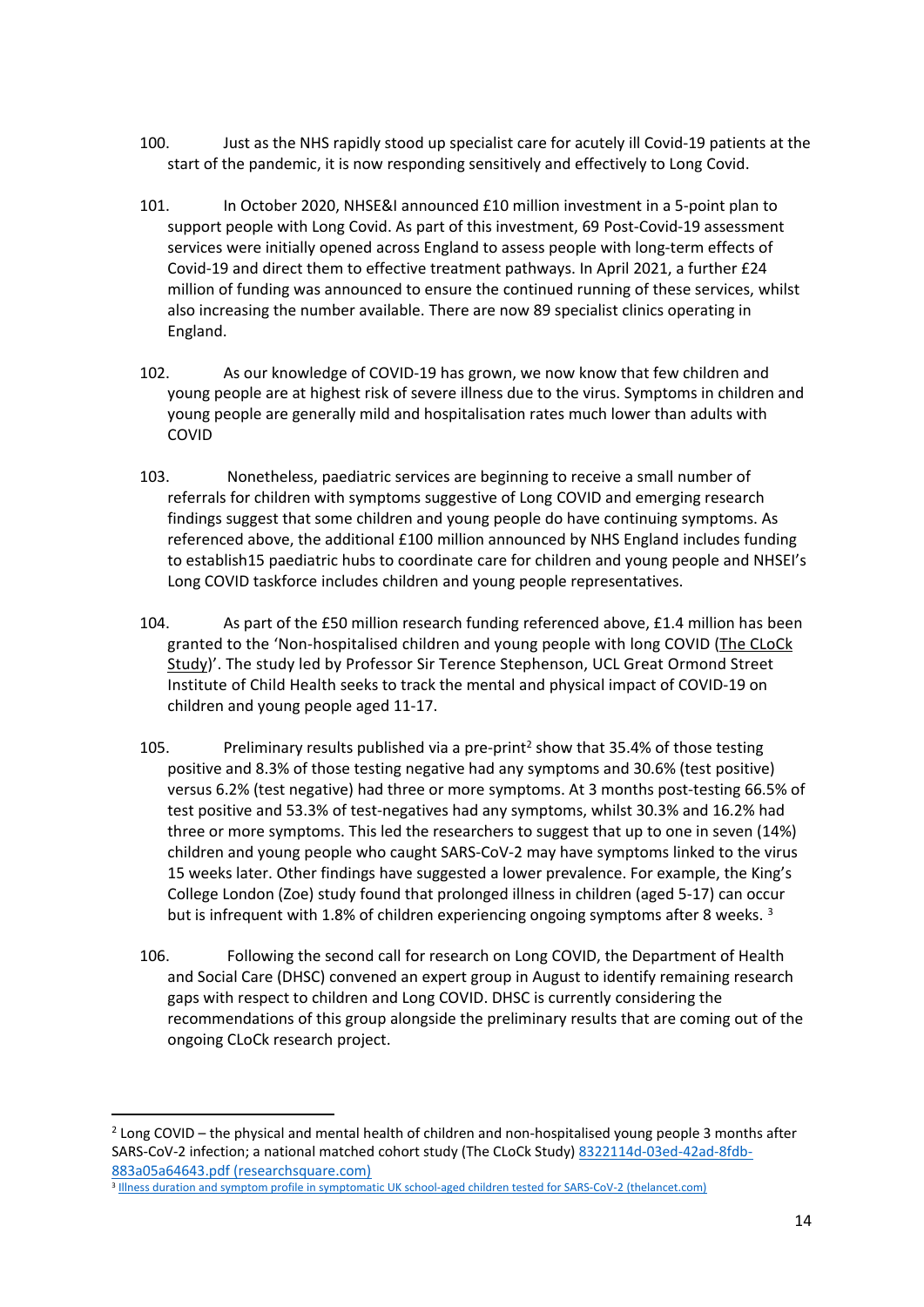- 107. In addition to the CLoCK project, a project commissioned through the second Long COVID research call ('Immune analysis of Long COVID to inform rational choices in diagnostic testing and therapeutics') will be looking at a cohort of children as part of its work.
- 108. NHSE&I has also published commissioning guidance to assist local healthcare systems in establishing these clinics. These services play an invaluable role by helping medical experts assess, diagnose and treat thousands of people suffering with the debilitating long-term health implications of this virus.
- 109. The 'Your Covid Recovery' online service was announced on 5 July 2020 and developed by NHSE&I with the University of Leicester NHS Trust. It provides a digital, interactive, personalised recovery programme for people recovering from Covid-19. Phase 1 is already available as a public website containing general information on all aspects of recovering from Covid-19, including physical, emotional and psychological wellbeing. Phase 2 of the 'Your Covid Recovery' package was launched last winter and rollout is underway. This will provide access to a tailored rehabilitation plan, enable people to set goals for their mental and physical health, receive peer-to-peer support through social community forums, offer an 'ask the expert' facility for patients to contact their local rehab service, and allow patients to be monitored by their local rehab teams to ensure that they are on track with their care.
- 110. On 15 June 2021, NHSE&I published a new 10-point plan and announced an additional £100 million expansion of care for patients with Long Covid. The £100million additional investment includes £70 million which will be used to expand other NHS long Covid treatment and rehab services and establish 15 paediatric hubs to coordinate care for children and young people. The remaining £30 million will be used for an enhanced service for general practice to support Long Covid care and enable consistent referrals.
- 111. NHSE&I intend to improve Long Covid support by developing rehabilitation pathway packages to support patients, installing care coordinators to support the running of assessment clinics, and collecting and publishing data to support operational performance and research. NHSE&I is committed to ensuring equity of access, outcomes, and experience for all Long Covid patients and is working to support their own staff who have contracted Long Covid, through a package of comprehensive support resources.
- 112. To date over £50 million of funding is being invested to fund research into Long Covid. Two rapid UK-wide research calls have been run to identify projects that will:
	- $\circ$  help define and better understand the underlying mechanisms of the condition;
	- o provide support to those suffering long-term symptoms following Covid-19 infection;
	- o look at developing and testing a broad range of innovative interventions/rehabilitation strategies; and
	- o includes a drug-platform to test pharmacological therapies for non-hospitalised people, to complement the platform already in place for hospitalised people.

The National Institute for Health Research (NIHR) and UK Research and Innovation (UKRI) have also invested £8.4 million in the 10,000 participant Post-Hospitalisation Covid-19 study (PHOSP-Covid) being carried out at the University of Leicester. This study is one of the